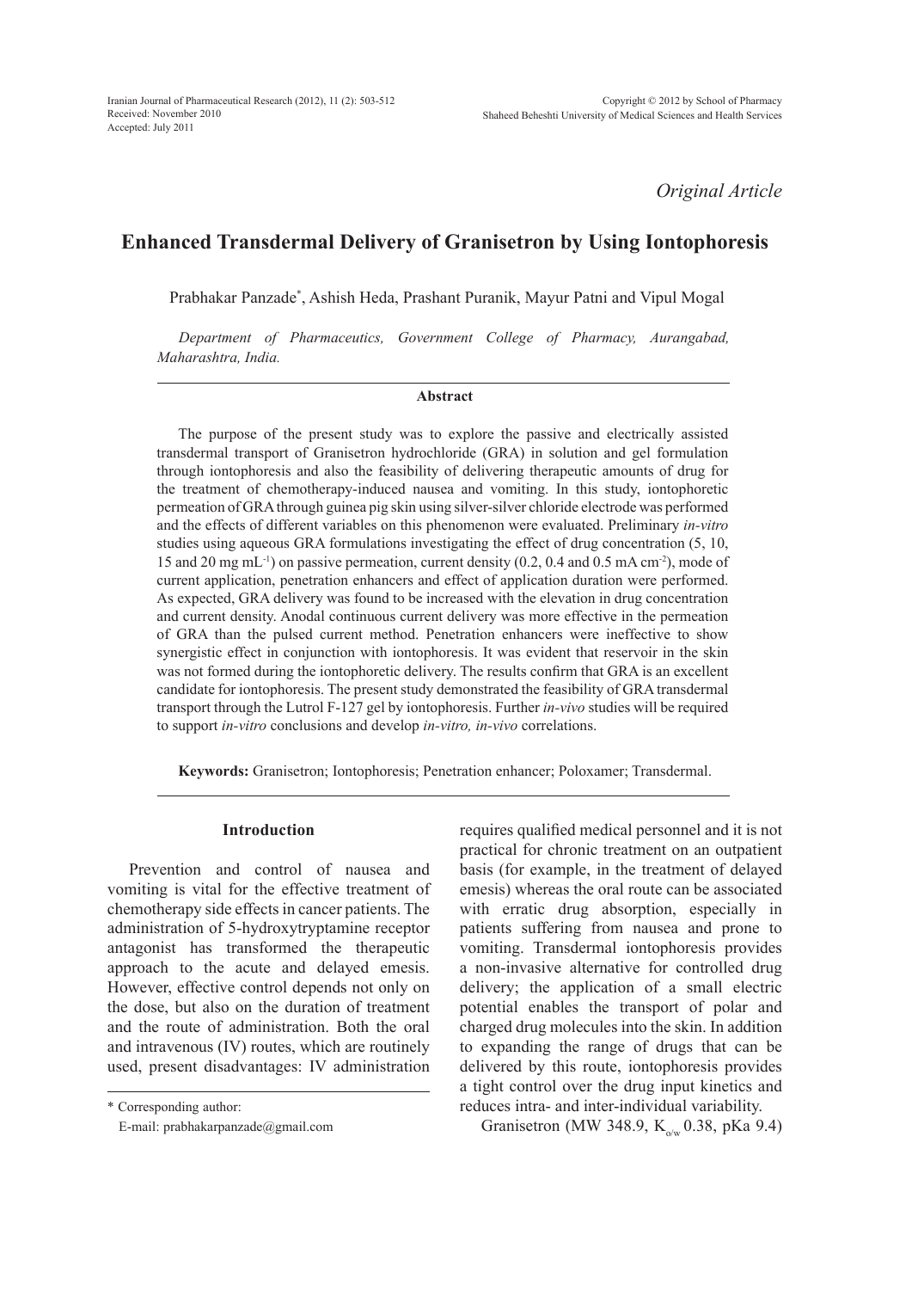is a selective 5-hydroxytryptamine-3 (5HT3) receptor antagonist shown to be effective in treating nausea and vomiting induced by cancer chemotherapy (1). Intravenous infusion of 40 µg/Kg granisetron is effective to prevent nausea and vomiting for repetitive chemotherapeutic regimens. Orally administered granisetron is also subjected to hepatic first pass effect and may be associated with certain unwanted gastrointestinal effects. Thus, there is a rationale for investigating the alternate delivery systems for enhanced efficacy, safety and increased patient compliance. Transdermal delivery can bypass the first pass metabolism and deliver the drugs in rate-controlled manner, which is desirable. Granisetron is very potent, hydrophilic in nature and has the first pass hepatic metabolism (2) that makes it a good candidate for transdermal iontophoretic delivery.

Iontophoresis involves the application of small amounts of current to push charged drug molecules through the skin (3, 4), resulting in higher fluxes of drug molecules for which permeation through skin is negligible otherwise. It provides the advantage of improved patient compliance, avoidance of first pass metabolism, controlled rate of drug release from the patch and the possibility of programmed delivery (5, 6). Some important considerations include: 1) flux proportionality should be applied to current density, 2) ions other than drug will decrease the efficiency of iontophoretic transport of the drug and 3) current up to  $0.5 \text{ mA/cm}^2$  is believed to be suitable for patient tolerance. Since the drug delivery is proportional to the applied current, a significant advantage of iontophoresis includes the possibility of pre-programming the delivery. The drug delivery may be dose-tailored on an individual basis or time-tailored in a constant or pulsatile fashion. The magnitude of a compound's potential for iontophoretic delivery is theoretically proportional to its charge  $(7, 8)$ and inversely related to its molecular weight (9) and Hydrophobicity (10, 11). The onset of action with iontophoretic treatment is short, typically of the order of minutes and in contrast to hours by passive transdermal delivery.

Due to the complex nature of drug delivery, most of the studies related to the transdermal iontophoresis are focused on aqueous solutions (12). Gels are considered to be the most suitable delivery vehicles for iontophoresis, as they can be easily amalgamated with the iontophoretic delivery system and match the contour of the skin. Gels also have other advantages over liquids, such as ease of fabrication into the device, suitability with the electrode design, deformability into skin contours, better occlusion, and better stability. Moreover, the high proportion of water employed in gel formulations can in-turn provide an advantageous electroconductive base for clinical use (13). Lutrol is a polyoxypropylenepolyoxyethylene, non-ionic, surface-active block copolymer composed of  $~10\%$  ethylene oxide and 30% propylene oxide with an average molecular weight of 115 000 Da (14). The fact that poloxamer solution  $(20\% - 30\% \text{ w/v} \text{ in water})$ forms a reversible gel above 40 C (*i.e*. solution at low temperature and gel at higher temperature), offers a unique advantage of ease in handling and application. The reversible sol-gel property allows the cool solution to flow onto the skin and spread across it during its transformation to a nonocclusive gel at body temperature (15). Furthermore, owing to the poloxamer solution's ability to form a hydrogel, it can show good electrical conductivity. In addition, this property can be exploited for the refillable unit dose iontophoretic drug delivery systems.

The present study was undertaken to assess the feasibility of delivering GRA using Lutrol F-127 as a vehicle for the iontophoretic transdermal delivery. The approach involved checking the drug permeability by passive and iontophoretic transport using an *ex-vivo* hairless guinea pig skin model. The effect of drug concentration, current density, pulsed current and various penetration enhancers were investigated.

#### **Experimental**

Granisetron Hydrochloride and Lutrol F-127 were gift samples from Wockhardt, Aurangabad, India. Potassium dihydrogen phosphate and sodium hydroxide were purchased from Merck (Merck, India). Silver chloride was purchased from Research fine lab (Research fine lab, Mumbai). Silver wire (1 mm diameter, 99.9% pure) was purchased from local supplier. Other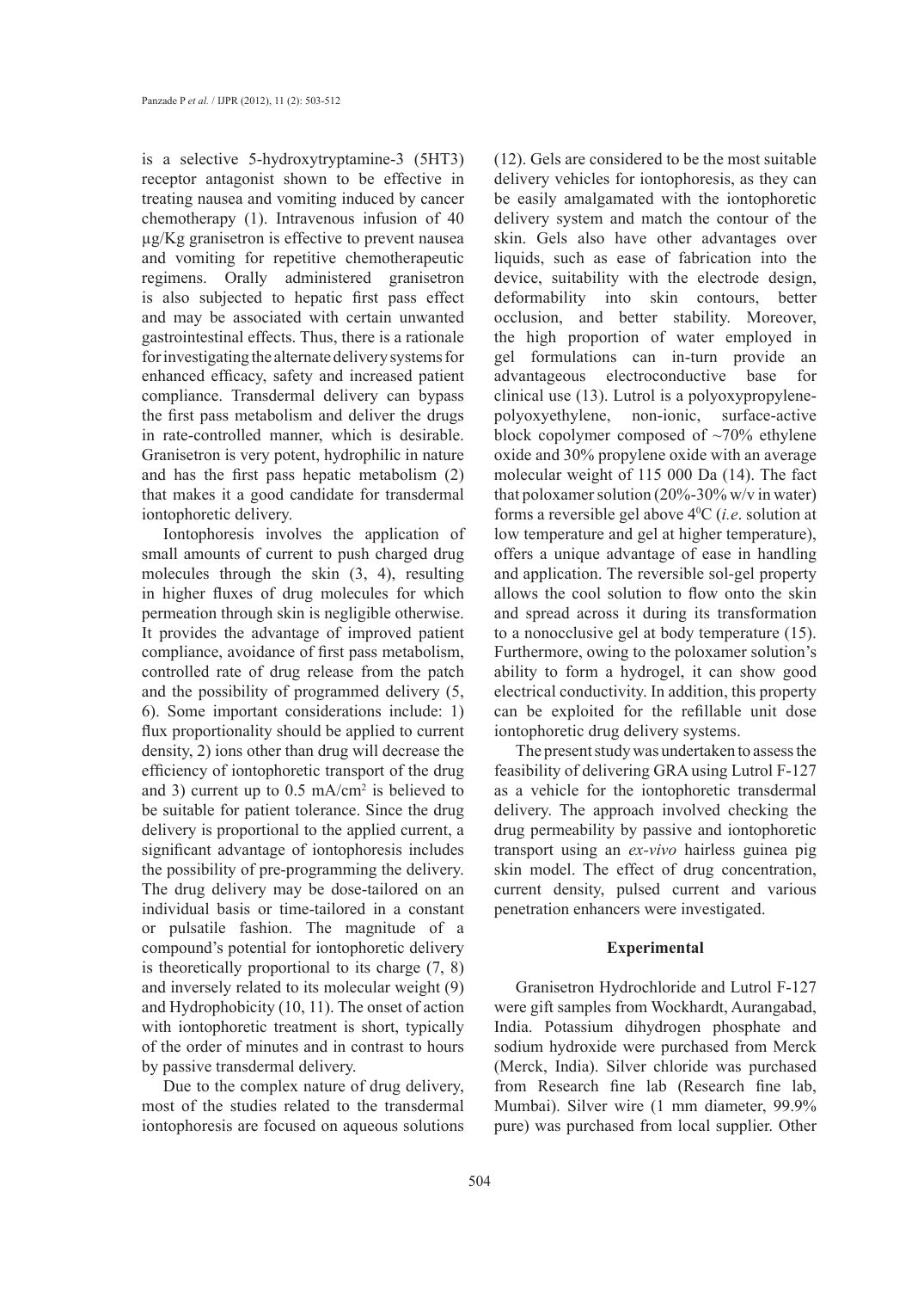chemicals used in the study were of analytical grades and were purchased from Loba Chime, Research fine lab, Mumbai.

## *Preparation of electrodes*

Silver-silver chloride electrodes were used for their stability and reversibility (16). The rodshaped cathode was prepared through dipping the silver wire into the molten silver chloride to form thin and uniform coat. The electrodes were chlorinated by immersing in 0.1 M HCl (11).

#### *Skin preparation*

The density of the hair on human skin and guinea pig skin is similar (18). Hence, guinea pig skin was chosen for the permeation studies. Guinea pig which had been given free access to food and water was sacrificed using respiratory paralysis through chloroform, immediately before the experiment. The hair of the guinea pig skin at dorsal side was removed with hair remover clipper 24 h before the experiment. The skin was carefully excised; adhering fat and other visceral debris was removed manually. Separated skin was washed with saline solution before starting the experiment (19).

### *Ex-vivo permeation study*

The modified glass diffusion cells (K-C cell) (Amol Scientific) were used for permeation studies. Freshly excised full thickness guinea pig skin was mounted between the donor and receptor compartments and securely clamped together. Skin was mounted so that stratum corneum could face towards the donor compartment. Available skin surface area for permeation was approximately 3.88 cm<sup>2</sup>. Excessive skin at the sides was trimmed off to minimize lateral diffusion. The receptor compartment was filled with 12 mL of phosphate buffer with pH of 7.4. Skin was allowed to equilibrate with the receptor fluid for 15 min.

The receptor solution was stirred by a star-head magnetic bar (size  $10 \times 10$  mm) (Himedia) rotating at a constant speed of 600 rpm through a motorless magnetic mega stirrer (WHIRLMATIC-MEGA, Spectralab). The temperature in the bulk of the solution was maintained at a constant level of  $37 \pm 1$ °C using constant temperature water circulating bath (Deep Engineering), which circulates thermostated water through the water jacket surrounding the receptor compartment.

The donor phase was consisting of 5 mg/mL, 10 mg/mL, 15 mg/mL and 20 mg/mL of GRA to determine the effect of drug concentration on passive permeation. At the predetermined sampling intervals, aliquots of 1 mL were withdrawn periodically and replaced with the same volume of fresh receptor fluid. Each experiment was performed in triplicate. The withdrawn samples were suitably diluted and assayed spectrophotometrically at 302.80 nm. Further experiments were carried out to optimize the current density, pulsatile current and effect of various penetration enhancers.

## *Preparation of thermoreversible gel*

Gels were prepared by the cold method (18). Gels containing 18%, 20%, and 22% w/v of Lutrol-F127 were prepared in distilled water to optimize the viscosity. Gel containing GRA and Lutrol-F127 was prepared as follows:

Exactly 100 mg of drug was dissolved in distilled water. It was constantly stirred using a Teflon-coated magnetic bead. Exactly 18%, 20% and 22% w/v of Lutrol-F127 were dispersed slowly into this drug solution and the resulting mixture was then refrigerated at 4°C for 24 h to obtain a completely hydrated, homogeneous and clear sol. Sol was removed from refrigerator and placed at room temperature, until it forms a completely hydrated, homogeneous and clear gel.

# *Ex-vivo permeation study using thermoreversible gel*

Freshly excised full thickness guinea pig skin was mounted between the donor and receptor compartments and securely clamped together. Skin was mounted so as to face stratum corneum towards the donor compartment. The receptor compartment was filled with phosphate buffer ( $pH = 7.4$ ). Skin was allowed to equilibrate with receptor fluid for 15 min. The temperature in the bulk of the solution was maintained at a constant level of  $37 \pm 10$ °C. Direct current of 0.5 mA/cm2 was applied for the period of 8 h. Samples (1 mL) were withdrawn from the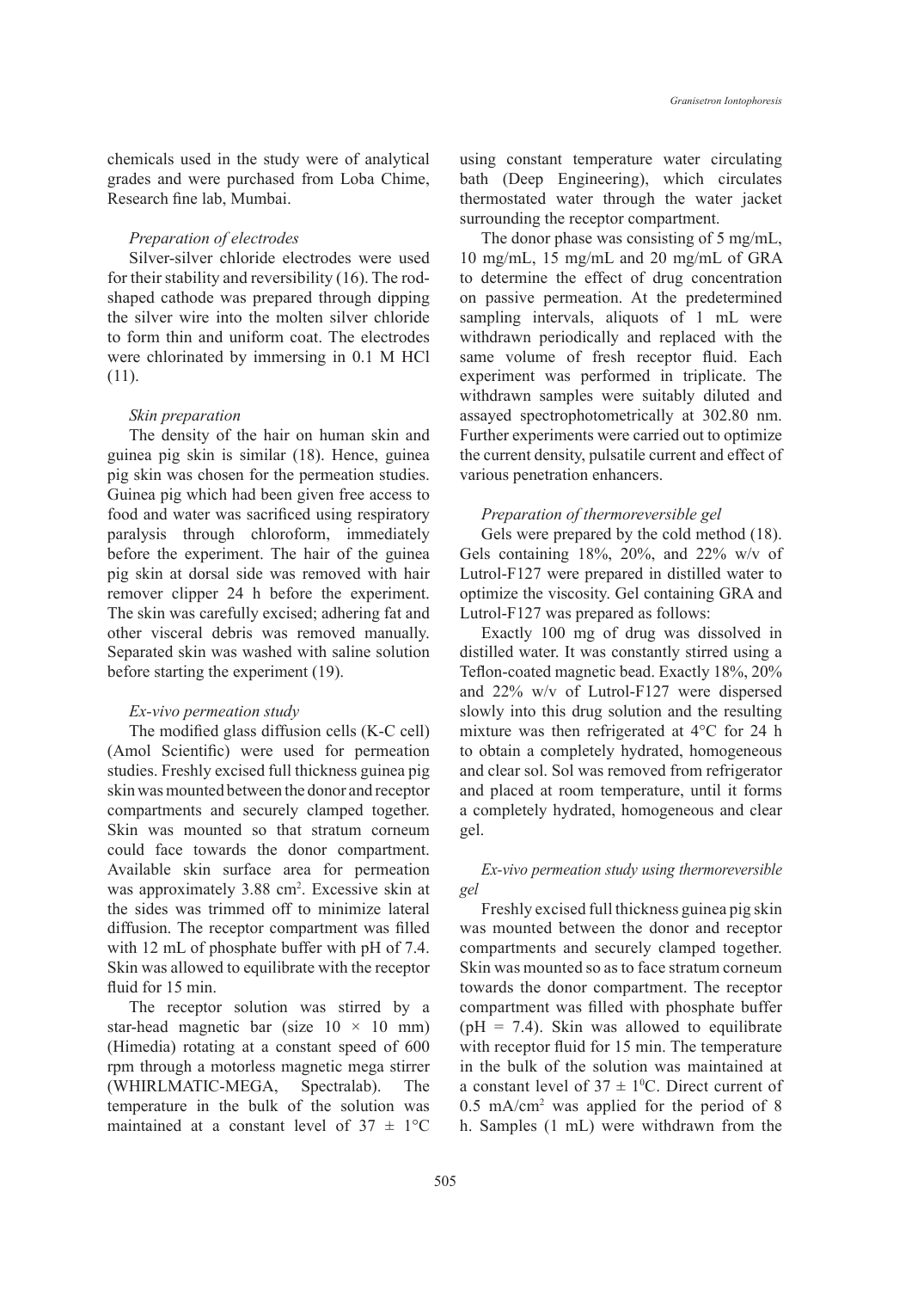| <b>rapic 1.1</b> Chileation parameters for passive diffusion. |                       |                                       |        |  |  |
|---------------------------------------------------------------|-----------------------|---------------------------------------|--------|--|--|
| Drug concentration $(mg/mL)$                                  | (mg/cm <sup>2</sup> ) | <b>Jss</b><br>(mg/cm <sup>2</sup> /h) | Kp     |  |  |
|                                                               | 0.0962                | $0.00675 \pm 0.0047$                  | 0.0004 |  |  |
| 10                                                            | 0.1899                | $0.0149 \pm 0.0039$                   | 0.0004 |  |  |
| 15                                                            | 0.1931                | $0.0150 \pm 0.00444$                  | 0.0005 |  |  |
| 20                                                            | 0.2007                | $0.0157 \pm 0.0035$                   | 0.0006 |  |  |

**Table 1.** Permeation parameters for passive diffusion.

Jss = Steady state flux, Kp = Permeability coefficient, Er = Enhancement ratio,  $Q_s$  = Cumulative amount permeated in 8 h Data Mean  $\pm$  S.D.

receptor compartment at hourly interval for a period of 8 h and assayed for drug content by UV at 302.80 nm. Fresh phosphate buffer was added to replace the withdrawn sample volume. Passive permeation was checked without the application of any current.

## *Sample collection and data analysis*

Exactly 1 mL of the sample was collected after every 1 h from the side arm of the diffusion cell using a syringe and was replaced with the same volume of pre-warmed  $(37^{\circ}C)$ fresh receptor medium. The collected samples were sufficiently diluted and tested for the drug content at 302.80 nm using a UV spectrophotometer (Shimadzu 1700). The real steady-state situation was not observed clearly during the permeation studies. For this reason, the flux  $(J_{ss})$  was calculated from the slope of the linear portion of the curve.  $Q_8$  is the cumulative amount of drug permeated per cm<sup>2</sup> of skin in 8 h. The enhancement ratio (Er) for the flux was calculated by using the following Equation 1:

Er = Iontophoretic Flux / Passive Flux (Equation 1)

Permeability coefficient (Kp) was calculated using the following Equation 2:

 $Kp = Flux / Initial amount of drug in donor$ compartment (Equation 2)

Statistical analysis of the data was analyzed by one-way analysis of variance (ANOVA) followed by Tukey-Kramer test, with the significance level set at 0.05. The data was expressed as mean  $\pm$  SD (Graph pad INSTAT 3.01).

#### **Results and Discussion**

*Ex-vivo passive permeation study of GRA to study the effect of drug concentration*

The aim of this study was to evaluate the effect of drug concentration on the permeation profile. The study was carried out at 5 mg/mL, 10 mg/mL, 15 mg/mL and 20 mg/mL of drug concentration. An increase in the flux with increasing donor concentration was observed, however, but reached plateau after 10 mg/mL donor concentration (Figure 1). However, no significant difference in flux was observed for higher drug concentration ( $p > 0.05$ ) (Table 1). The cumulative amounts delivered for 5 mg/ mL and 10 mg/mL donors were significantly different ( $p < 0.05$ ) but not for 10 mg/mL and 20 mg/mL donors.

This fact may be attributed to the saturation of skin at higher concentration of drug which leads to the less permeation. A non-linear relationship between the flux and the concentration of nicotine has been reported for this reason (20). Hence, the drug concentration of 10 mg/mL was selected as the optimized drug concentration for the further iontophoretic study.

# *Ex-vivo permeation study of GRA to optimize the current density*

The optimization of current density is essential for the maximum permeation of drug since the permeation of drug is directly affected by the quantity of current applied. Hence, the permeation studies were carried out at three different current densities of 0.2, 0.4 and 0.5 mA/ cm2 . It was observed that an increase in current density results in the increased permeation of GRA as indicated in Figure 2. It can be discerned that the relationship between flux and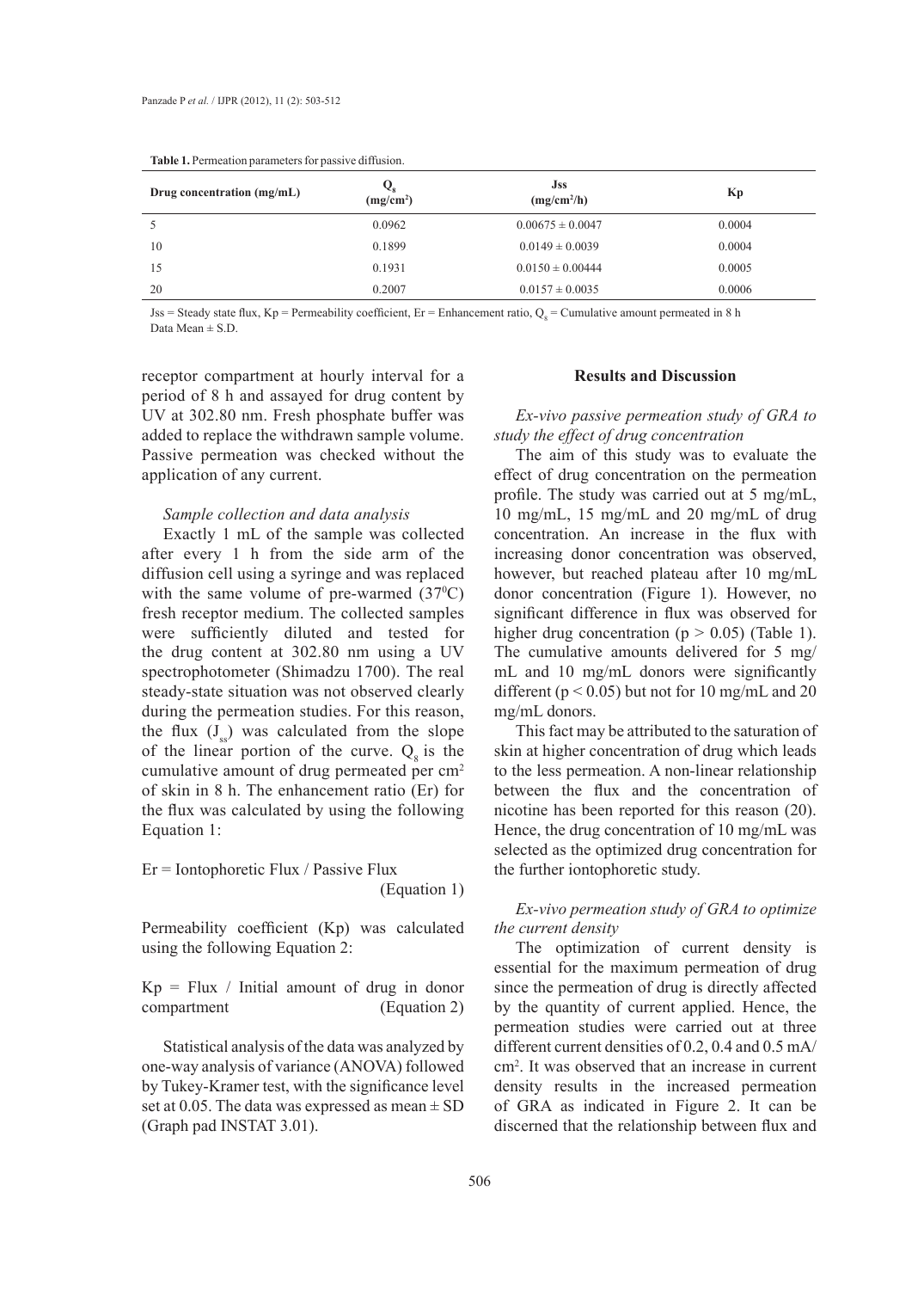

Figure 1. Effect of drug concentration.

current density is linear. A direct proportionality between the current density and the ion flux is a general characteristic of iontophoresis, predicted by the Nernt-Planck equation (5). The current density of 0.5 mA/cm2 was reported to be the maximum tolerable current density by human being. As the current density was progressively increased, flux was also increased (Table 2). The cumulative amount permeated for 0.5 mA/cm2 current density was significantly high compared to  $0.2 \text{ mA/cm}^2 \text{ (p} < 0.05)$ . At  $0.2 \text{ mA/cm}^2 \text{ current}$ density, the cumulative amount permeated was

1.2654 mg/cm<sup>2</sup> while at 0.5 mA/cm<sup>2</sup>, which was 4.7459 mg/cm2 , showed 3.8 fold increases in permeation. This may be attributed to the fact that an increase in current density may cause an increase in the pore transport of the drug. This involves the opening of more sweat duct resulting in more number of pores at higher current density as the pore pathway is one of the pathways assumed for iontophoresis. Since the maximum permeation was observed at 0.5 mA/cm2 , the same current density was used for further study.



Figure 2. Optimization of current density.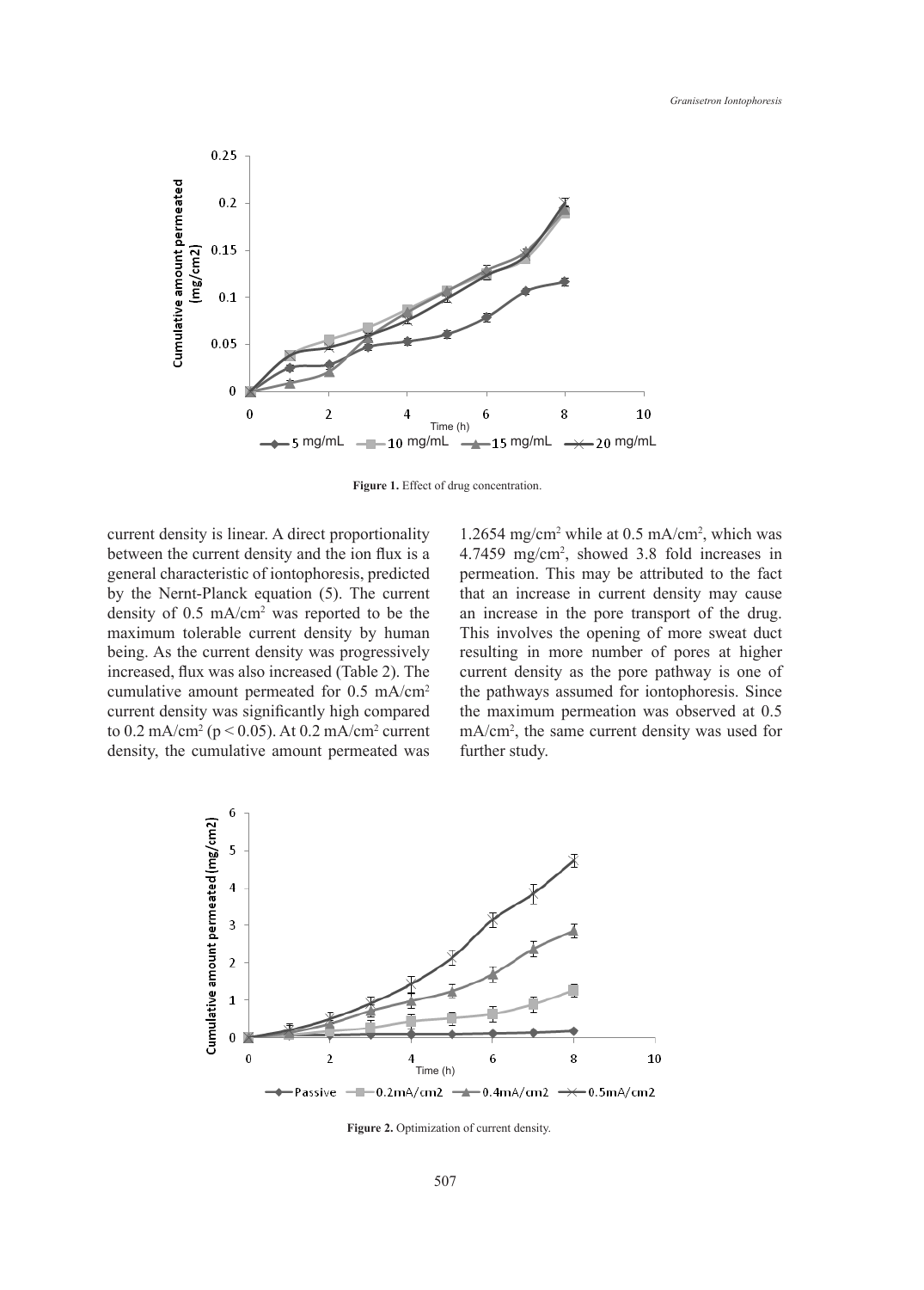|                                                                                                                                                                                                                                              | <b>Variables</b>        | $Q_{\rm s}$ (mg/cm <sup>2</sup> ) | $Jss$ (mg/cm <sup>2</sup> /h) | Kp     | ER      |
|----------------------------------------------------------------------------------------------------------------------------------------------------------------------------------------------------------------------------------------------|-------------------------|-----------------------------------|-------------------------------|--------|---------|
| <b>Current Density</b><br>(mA/cm <sup>2</sup> )                                                                                                                                                                                              | <b>Passive</b>          | 0.1899                            | $0.0149 \pm 0.0039$           | 0.0004 | 1.0     |
|                                                                                                                                                                                                                                              | 0.2                     | 1.2654                            | $0.1170 \pm 0.167$            | 0.0039 | 7.8523  |
|                                                                                                                                                                                                                                              | 0.4                     | 2.8587                            | $0.3169 \pm 0.177$            | 0.0105 | 21.2684 |
|                                                                                                                                                                                                                                              | 0.5                     | 4.7459                            | $0.6322 \pm 0.207$            | 0.0218 | 42.4295 |
| <b>Pulse Ratio</b><br><b>ON:OFF</b>                                                                                                                                                                                                          | $1:1$ (1sec)            | 2.6070                            | $0.4189 \pm 0.287$            | 0.0161 | 28.1140 |
|                                                                                                                                                                                                                                              | $1:2$ (1sec)            | 0.2140                            | $0.4120 \pm 0.300$            | 0.0137 | 27.6510 |
|                                                                                                                                                                                                                                              | $1:4$ (1sec)            | 0.5090                            | $0.0983 \pm 0.229$            | 0.0032 | 6.5973  |
| <b>Penetration</b><br><b>Enhancer</b>                                                                                                                                                                                                        | DMSO(5%)                | 3.7882                            | $0.5630 \pm 0.0224$           | 0.0187 | 37.5872 |
|                                                                                                                                                                                                                                              | Ethanol $(5\%)$         | 4.0873                            | $0.5728 \pm 0.0652$           | 0.0226 | 45.6375 |
|                                                                                                                                                                                                                                              | Tween-80 (5%)           | 3.5818                            | $0.5435 \pm 0.0384$           | 0.0197 | 39.8255 |
|                                                                                                                                                                                                                                              | PEG-400 (5%)            | 4.4079                            | $0.6213 \pm 0.0863$           | 0.0243 | 49.0805 |
| $\mathbf{0}$<br>0.1899<br>$0.0149 \pm 0.0039$<br>$\overline{2}$<br>0.6587<br>$0.1624 \pm 0.205$<br><b>Current</b><br><b>Application (Hr)</b><br>$\overline{\mathbf{4}}$<br>1.0436<br>$0.1860 \pm 0.281$<br>4.7459<br>8<br>$0.6322 \pm 0.249$ |                         |                                   |                               | 0.0004 | 3.0755  |
|                                                                                                                                                                                                                                              | 0.0108                  | 10.8993                           |                               |        |         |
|                                                                                                                                                                                                                                              |                         |                                   |                               | 0.0124 | 12.4832 |
|                                                                                                                                                                                                                                              |                         |                                   |                               | 0.0218 | 42.4295 |
| <b>Formulation</b>                                                                                                                                                                                                                           | <b>Passive Solution</b> | 0.1899                            | $0.0149 \pm 0.207$            | 0.0005 | 1.0     |
|                                                                                                                                                                                                                                              | Passive gel             | 0.0755                            | $0.0075 \pm 0.005$            | 0.0004 | 1.0     |
|                                                                                                                                                                                                                                              | <b>Ionto solution</b>   | 4.7459                            | $0.6322 \pm 0.0039$           | 0.0218 | 42.4295 |
|                                                                                                                                                                                                                                              | Ionto gel               | 2.2266                            | $0.2917 \pm 0.148$            | 0.0097 | 19.5771 |

**Table 2.** Effect of various variables on permeation parameters.

There was also significant increase in flux with Iontophoretic permeation as compared with the Passive permeation ( $p < 0.05$ ) since the drug has a low permeability due to its hydrophilic nature, which results in less passive permeation. The flux of iontophoretic permeation study (0.5 mA/cm2 ) was 0.6322 mg/cm2 /h, while it was only 0.0149 mg/cm2 /h for the passive study, which showed 42.5 fold increases in flux with iontophoresis.

## *Ex-vivo permeation study of GRA to study the effect of pulsatile current*

The use of continuous direct current may result in permanent skin polarization, which can reduce the efficiency of iontophoretic delivery proportional to the length of direct current application. The buildup of this polarizable current can be overcome by using pulsed direct current that is delivered periodically.

The permeation of drug was studied in the pulse ratio of 1:1, 1:2 and 1:4. The utmost permeation was found for the pulse ratio of 1:1 in comparison with the higher pulse ratio (Figure 3). This may be due to the fact that at higher pulse ratio, the skin remains in a polarized condition more than the other times. However, in the present study, it was observed that the direct current was more efficient than pulse current to promote GRA permeation ( $p < 0.05$ ). The flux of GRA decreased with pulse current 1:1 (flux =  $0.4189 \pm 0.0934$  mg/cm<sup>2</sup>/h) when compared with the continuous direct current of the same current intensity (flux =  $0.6322 \pm 0.0199$ ) mg/cm2 /h) (Table 2).

The observed increased efficiency of the direct current over the pulse current can be explained through the fact that in latter case, the quantity of electric charge permeation through the skin is reduced by half as a function of square wave current. In addition, the pulsed current was considered to be less damaging to the skin. During the application of continuous direct current and subsequent polarization, the smaller molecules like GRA may escape through the paths of low skin impedance (like skin appendages: hair follicles and sweat glands).

*Ex-vivo permeation study of GRA to study synergistic effect of penetration enhancers*

Passive permeation of drugs across the skin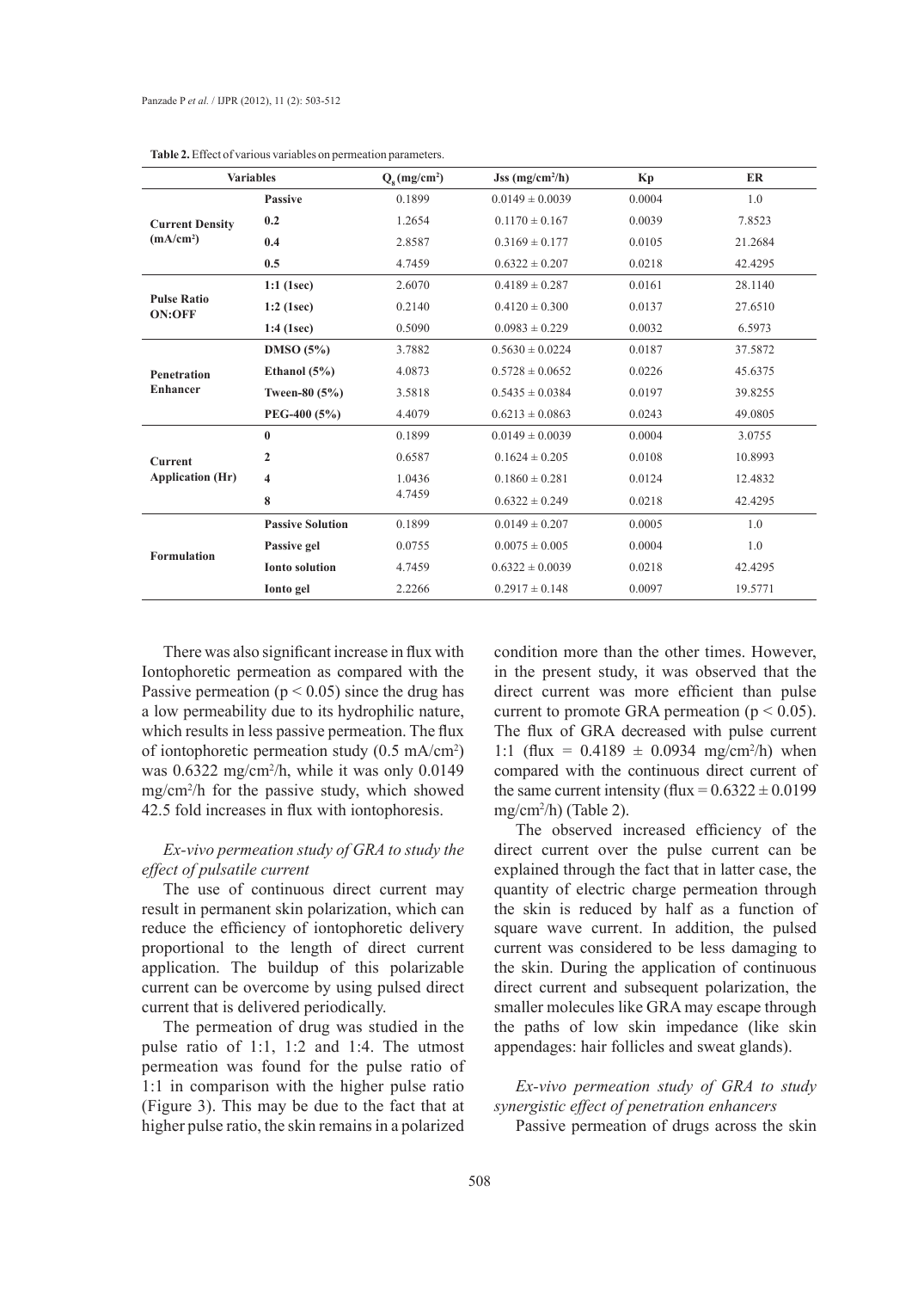

**Figure 3.** Effect of pulsatile current.

can be increased with transdermal penetration enhancers, as the tightly organized bilayer structure of the skin is weakened. One way to increase the drug penetration is to add the enhancer to the drug formulation. Another way, is to pre-treat the skin with the enhancer before the drug application.

It was found that no penetration enhancer was able to increase the permeation over the iontophoresis alone (Figure 4); this might be due to the fact that the maximum current density has been used with the iontophoresis. Penetration enhancers were ineffective to give the synergistic effect with the iontophoresis as these two modalities may act by using the different pathway or mechanism. Only PEG-400 has given the comparable results with that of continuous current ( $p > 0.05$ ) (Table 2).

# *Ex-vivo permeation of GRA to study the effect of duration of current application*

Figure 5 shows the effect of the application time of the electrical field on the cumulative amount of drug permeated. The results indicate



**Figure 4.** Effect of penetration enhancer.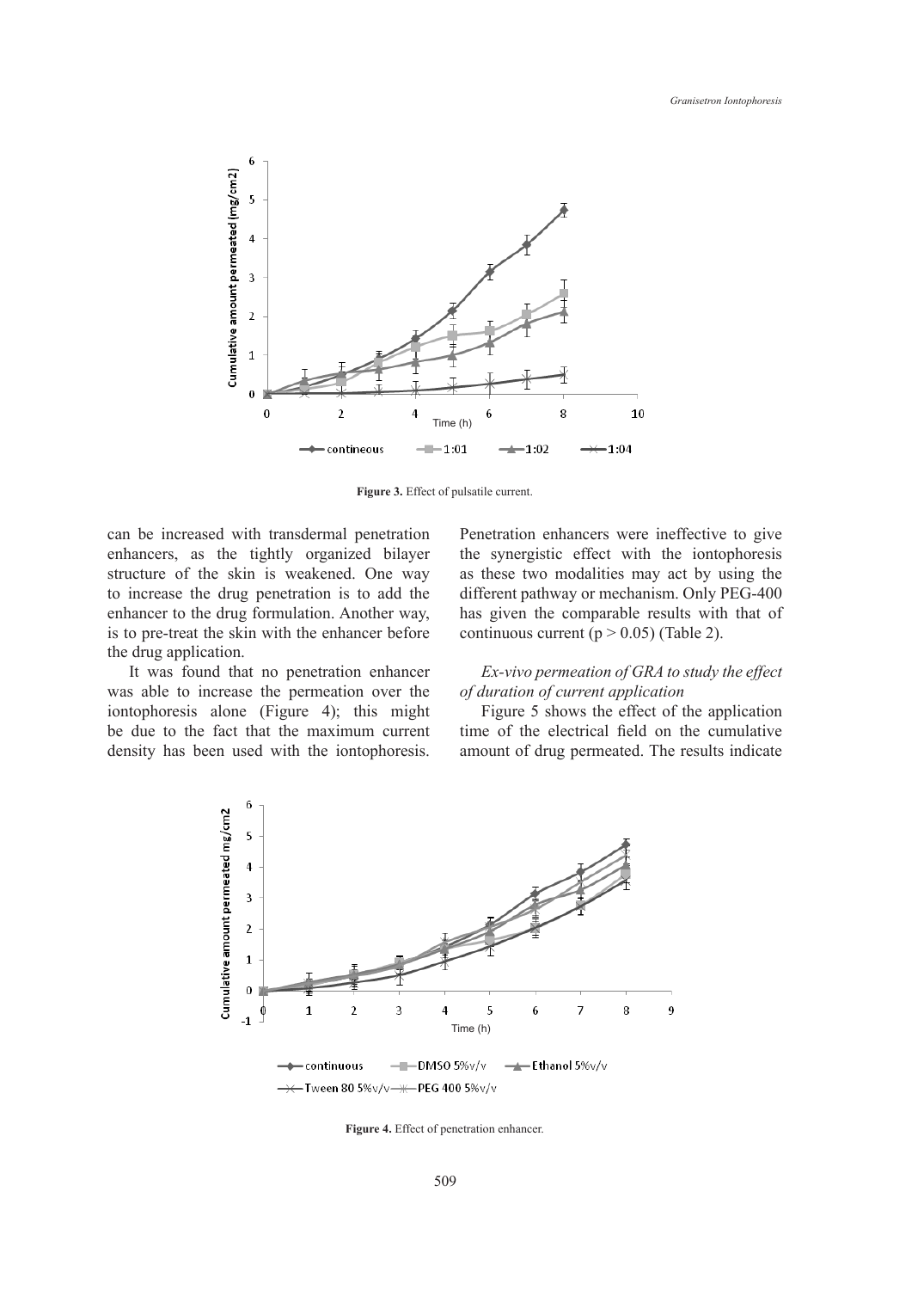| <b>Formulation code</b> | рH              | Viscosity (cp) | <b>Clarity</b> |
|-------------------------|-----------------|----------------|----------------|
|                         | $5.77 \pm 0.11$ | $1440 \pm 21$  | $^{++}$        |
|                         | $6.98 \pm 0.12$ | $9224 \pm 45$  | $^{+++}$       |
|                         | $6.63 \pm 0.16$ | $9986 \pm 53$  | $^{++}$        |

**Table 3.** Evaluation of Lutrol- F127 gels.

that the permeation profile of drug increases with an increase in the duration of application of current. Without applying the current, the rate of drug permeation was low. Flux was greater when the iontophoresis was applied for 8 h instead of 2 h. Termination of current did not cause the flux to return immediately to the passive control level in both 2 h and 4 h treatment. The data obtained is shown in Table 2.

When the current was applied for 2 h and 4 h and then terminated, the cumulative quantity of GRA detected in receptor compartment did not increase linearly with time; but the flux remained almost constant over a period of time. This indicates that there is no possibility of formation of reservoir in the skin during the iontophoresis and the drug continues to flow at constant rate. The results are in a good agreement with researchers working with ketorolac (21).

## *Preparation and evaluation of gel formulation containing GRA*

Lutrol-F127 was selected since it forms a gel with acceptable viscosity, clarity and release characteristics. Lutrol-F127 usually forms a thermoreversible gel. A mass of 1% w/v GRA gel with  $18\%$  w/v,  $20\%$  w/v and  $22\%$ w/v of Lutrol-F127 were prepared by standard procedure and further evaluated for the following parameters.

The viscosity of the polymeric dispersion containing  $18\%, 20\%, \text{ and } 22\% \text{ w/v of }$ Lutrol-F127 in distilled water was reported to assess their gelling characteristics. It demonstrates that an increase in the concentration of Lutrol-F127 increases the gelling property of the polymer. The polymeric dispersions containing 22% w/v of Lutrol-F127 had the highest viscosity (9986  $\pm$  53 cp) at the room temperature. The dispersion containing 18% w/v of Lutrol-F127 formed a gel with very low viscosity (1440  $\pm$  21cp) which indicates the less concentration of gelling agent. At 20% w/v of Lutrol-F127, the gel was formed with a good viscosity (9224  $\pm$  45cp) and clarity. Thus, 20% w/v of Lutrol-F127 was selected as an optimum concentration of gelling agent for further studies. It had been observed that the gel so prepared with 20% w/v Lutrol-F127,



**Figure 5.** Effect of duration of application of current.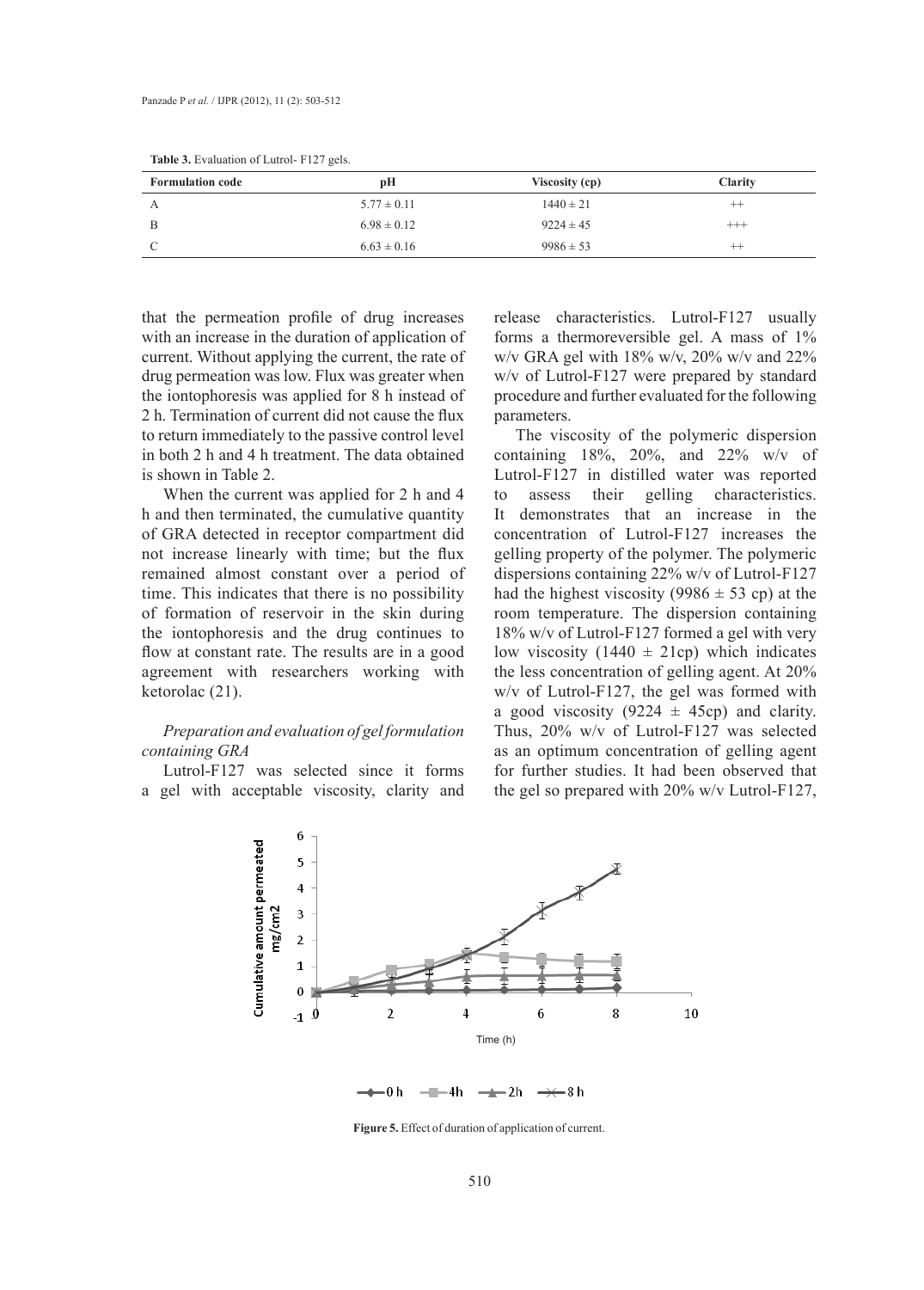

Figure 6. Comparison of solution and gel.

had sufficient viscosity to hold the formulation in the electrode cavity when the electrode was applied to the skin. These gels were evaluated for the viscosity, clarity and pH and the evaluation parameters are as shown in Table 3.

# *Ex-vivo permeation study using GRA gel formulation*

The study reveals that significant difference was observed with the iontophoretic permeation to passive the permeation. The flux of iontophoretic study was found to be 0.2917 mg/cm2 /h, and it was only 0.0075 mg/cm2 /h for the passive permeation (Table 2). The change in viscosity greatly modified the iontophoretic transport of GRA. The flux significantly decreased for both the iontophoretic and passive study using gel formulation compared with the aqueous solution ( $p < 0.05$ ) (Figure 6). The reason for this may be the viscosity of gel. Increased viscosity reduced the mobility of ions and also prevented the homogenization of donor phase, requiring a higher driving force for the ions to move (22).

# **Conclusion**

The results confirm that GRA is an excellent candidate for iontophoresis. It has also been shown that its transdermal flux basically increases linearly as a function of GRA concentration by passive permeation study. Lutrol F-127 could be used to formulate a thermosensitive gel for iontophoresis that will gel upon application to skin. However, continuous current produced more permeation and flux than the pulsatile iontophoresis. The results showed that penetration enhancers were not effective in conjunction with iontophoresis. The present study demonstrated the feasibility of GRA transdermal transport through Lutrol F-127 gel by iontophoresis. Further *in-vivo* studies will be required to support *in-vitro* conclusions and develop *in-vitro, in-vivo* correlations.

#### **References**

- (1) Ayyappa C, Dipty PJ, Carter A, Russ Morris, Walter LS and Ajay KB. Dermal, Subdermal and Systemic Concentrations of Granisetron by iontophoretic delivery. *Pharm. Res.* (2005) 22: 1313-1319.
- Clarke SE, Austin NE, Bloomer JC, Haddock RE, Higham FC, Hollis FJ, Nash M, Shardlow PC, Tasker TC and Woods FR. Metabolism and deposition of 14C-granisetron in rat, dog and man after intravenous and oral dosing. *Xenobiotica* (1994) 24: 1119-1131. (2)
- (3) Sage BH. Iontophoresis. In: Boylan JC. (ed.) *Encyclopedia of Pharmaceutical Technology*. Vol. 8. Marcel Dekker, New York (1993) 217-247.
- (4) Singh P, Liu P and Dinh SM. Facilitated transdermal delivery by iontophoresis. In: Bronaugh RL and Maibach HI. *Percutaneous Absorption, Drugs-Mechanisms-Methodology*. Marcel Dekker, New York